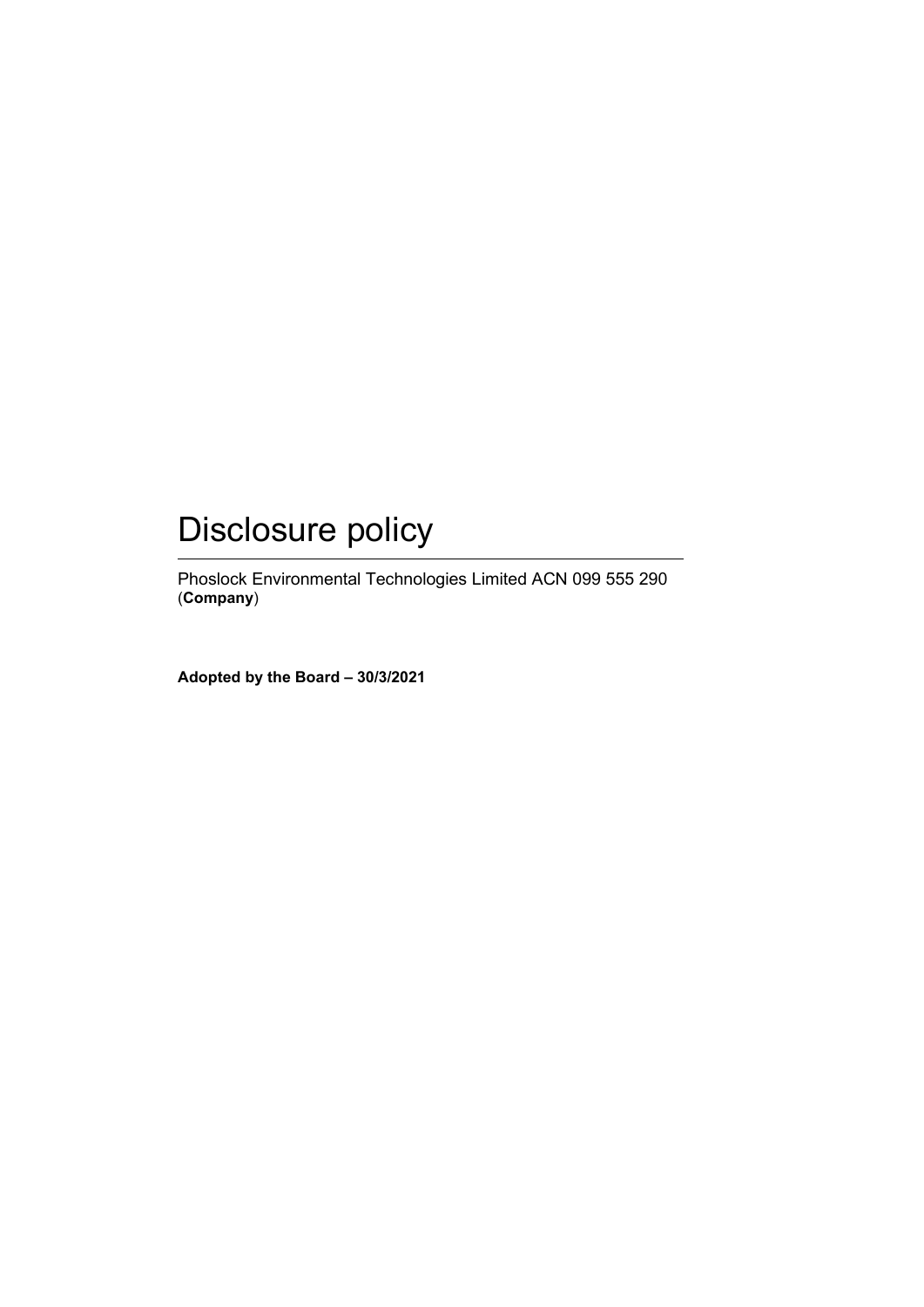# **1 Purpose**

The Company is committed to regularly communicating with shareholders in a timely, accessible and clear manner with respect to both procedural matters and major issues affecting the Company. To achieve this, the Company communicates with shareholders through a range of forums and publications.

The reference to "shareholder" in this Policy includes holders of shares, options and other securities of the Company.

This policy applies to all directors on the board of the Company (**Board**), as well as officers, employees and consultants of the Company (for the purposes of this policy, collectively referred to as **Personnel**).

# **2 Continuous disclosure obligations**

#### **2.1 Disclosure obligations**

The Company has adopted a set of procedures and guidelines in relation to its continuous disclosure obligations under the ASX Listing Rules and the Corporations Act 2001 (Cth).

ASX Listing Rule 3.1 requires the Company to immediately disclose to the market any information concerning the Company that a reasonable person would expect to have a material effect on the price or value of the Company's securities. Disclosure is made by making an announcement to ASX.

# **2.2 Material effect on price or value**

Information will be taken to have a material effect on the price or value of the Company's securities if it would be likely to influence investors in deciding whether to buy, hold or sell the Company's securities if the information became public. This type of information is referred to as "material price sensitive" information.

Materiality is assessed using measures appropriate to the Company and having regard to the examples given by ASX in ASX Listing Rule 3.1.

# **3 Disclosure roles, responsibilities and internal procedures**

# **3.1 Disclosure Committee**

The Company has established a Disclosure Committee. At the date of adoption of this policy, the members are the Chairman, CEO, CFO and the Company Secretary.

The members of the Disclosure Committee may vary from time to time.

#### **3.2 Role and responsibilities of the Disclosure Committee**

The role of the Disclosure Committee is to manage the Company's compliance with its disclosure obligations and this policy. Subject to any directions given by the Board (either generally or in a particular instance), its responsibilities include:

- (a) monitoring the Company's compliance with its disclosure obligations including the relevant procedures in place;
- (b) assessing the possible materiality of information which is potentially price sensitive and immediately escalating to the Chairman and the Board, matters considered to be materially price sensitive including regulatory issues or issues that are potentially damaging to the company's reputation;
- (c) making decisions on information to be disclosed to the market;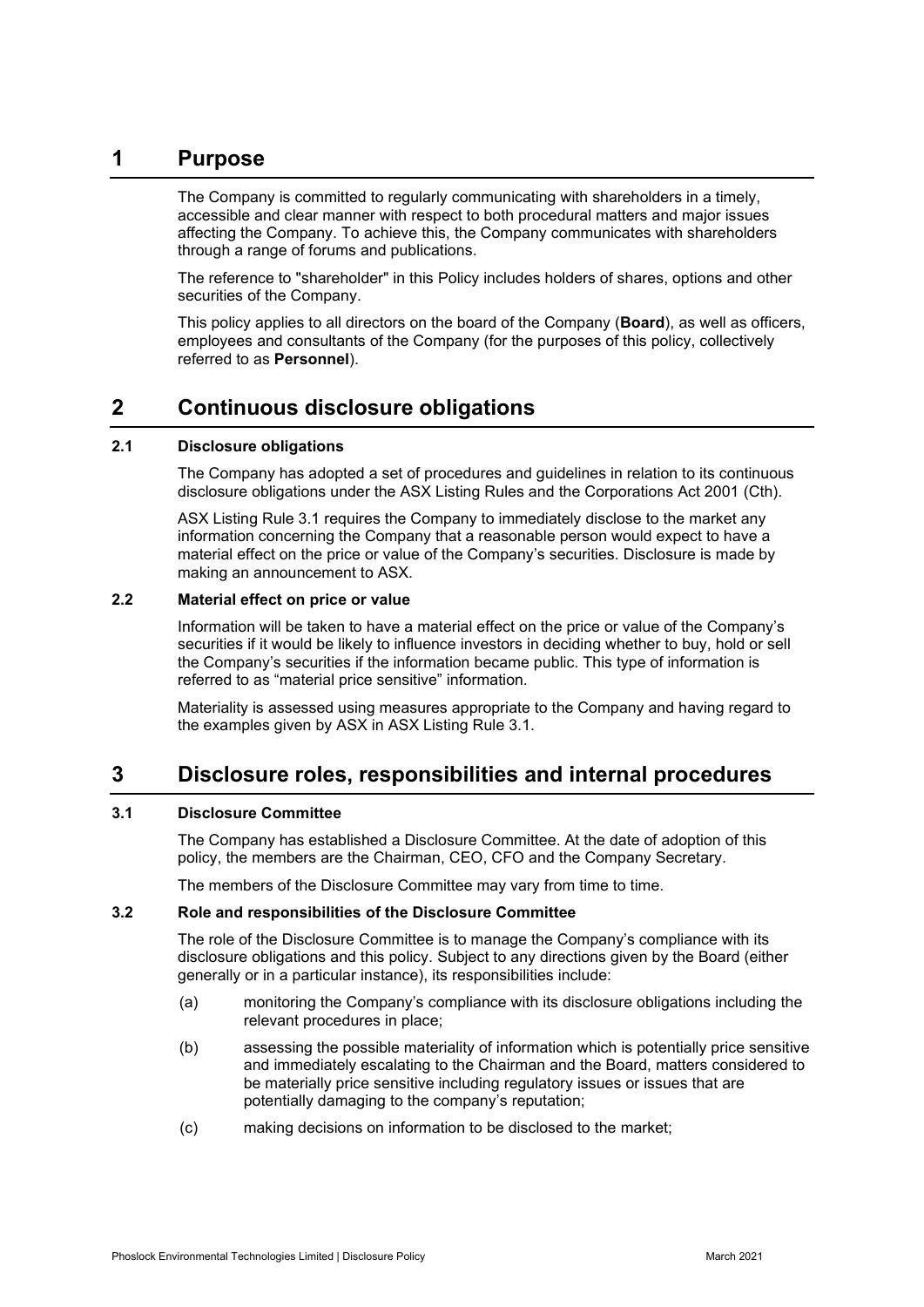- (d) preparing Company announcements in a timely manner that are not misleading, do not omit material information and are presented in a clear, balanced and objective way;
- (e) immediately referring any announcement which the Disclosure Committee considers to be a matter of key significance to the Board for consideration;
- (f) reviewing the Company's periodic disclosure documents and media announcements before release to the market; and
- (g) monitoring disclosure processes and reporting.

#### **3.3 Role and responsibilities of the Company Secretary**

The Company has appointed the Company Secretary as the person responsible for communication with ASX in relation to listing rule matters and also for the general administration of this policy.

The Company Secretary's (or their delegate) responsibilities include:

- (a) seeking to ensure that the ASX immediately notified of any information which needs to be disclosed;
- (b) reviewing board papers and other information referred to the Company Secretary for events that the Company Secretary considers may give rise to disclosure obligations; and
- (c) approving routine administrative market releases.

#### **3.4 Other officers and employees - disclosure and materiality guidelines**

This policy is made available to all employees and contractors.

The Disclosure Committee will periodically review the disclosure and materiality guidelines and, where considered necessary, organise training for the Company's officers and relevant employees to:

- (a) assist with their understanding of the Company's and their own legal obligations relating to disclosure of material price sensitive information and confidentiality;
- (b) raise awareness of the internal processes and controls; and
- (c) promote compliance with this policy and the guidelines.

# **4 Disclosure matters generally**

## **4.1 Inform ASX first**

The Company will not release any information publicly that is required to be disclosed through ASX until the Company has received formal confirmation of its release to the market by ASX, unless otherwise permitted by the Listing Rules.

Information must not be given to the media before it is given to ASX, even on an embargo basis.

## **4.2 Speculation and rumours**

Generally, the Company will not respond to market speculation or rumours unless a response is required by law or ASX, including for the purposes of section 4.3 of this policy.

## **4.3 False market**

If ASX considers that there is, or is likely to be, a false market in the Company's securities and asks the Company to give it information to correct or prevent a false market, the Company must give ASX the information needed to correct or prevent the false market.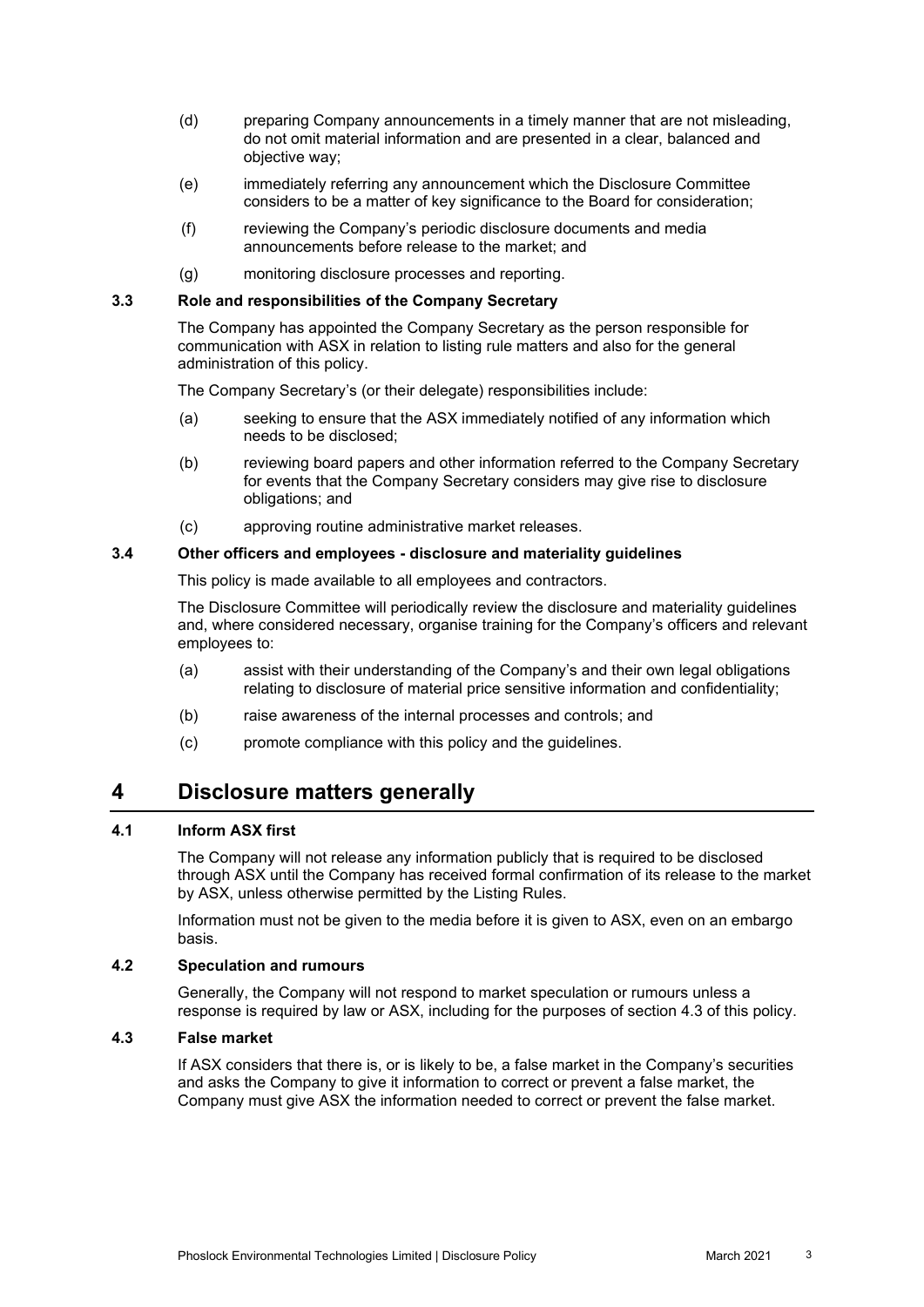#### **4.4 Trading halts and voluntary suspension**

If necessary, the Disclosure Committee may consider and are authorised to request a trading halt from ASX to prevent trading in the Company's securities on an uninformed basis, and to manage disclosure issues.

#### **4.5 Breaches**

Failure to comply with the disclosure obligations in this policy may lead to a breach of the Corporations Act or Listing Rules and to personal penalties for directors and officers. Breaches of this policy may lead to disciplinary action being taken.

# **5 Market communication**

#### **5.1 Communication of information**

The Company will post on its website relevant announcements made to the market and related information, (which may include slides and presentations used in analyst or media briefings) after they have been given to ASX and following confirmation of release to the market by ASX.

Material price sensitive information will be posted as soon as reasonably practicable after its release to ASX following receipt of confirmation from ASX.

Information may also be provided from time to time to the media on behalf of the Company but not before disclosure to ASX, even on an embargo basis.

#### **5.2 Analysts and institutional investors**

The Company may conduct briefings for analysts and institutional investors from time to time to discuss matters concerning the Company. Only the CEO, directors, the Company Secretary or approved representatives of the Company are authorised to speak with analysts and institutional investors.

The Company's policy at these briefings is that:

- (a) the Company will not comment on material price sensitive issues not already disclosed to the market; and
- (b) any questions raised in relation to material price sensitive issues not already disclosed to the market will not be answered or will be taken on notice.

If a question can only be answered by disclosing material price sensitive information, the Company's policy is to decline to answer the question or alternatively, take it on notice. If a question is taken on notice and the answer would involve the release of material price sensitive information, the information must be released through ASX before responding.

A Company representative in attendance may make notes of meetings and briefings with investors or analysts. Alternatively, an event may be webcast or teleconferenced or a recording or transcript added to the Company's website.

After briefings, a member of the Disclosure Committee will consider the matters discussed at the briefings to ascertain whether any material price sensitive information was inadvertently disclosed. If so, the information must be communicated to the market as set out in section 5.4.

# **5.3 Analyst reports**

If requested, the Company may review analyst reports. The Company's policy is that it will only review these reports to clarify historical information and correct factual inaccuracies if this can be achieved using information that has been disclosed to the market generally.

No comment or feedback will be provided on financial forecasts, including profit forecasts prepared by the analyst, or on conclusions or recommendations set out in the report. The Company will communicate this policy whenever asked to review an analyst report.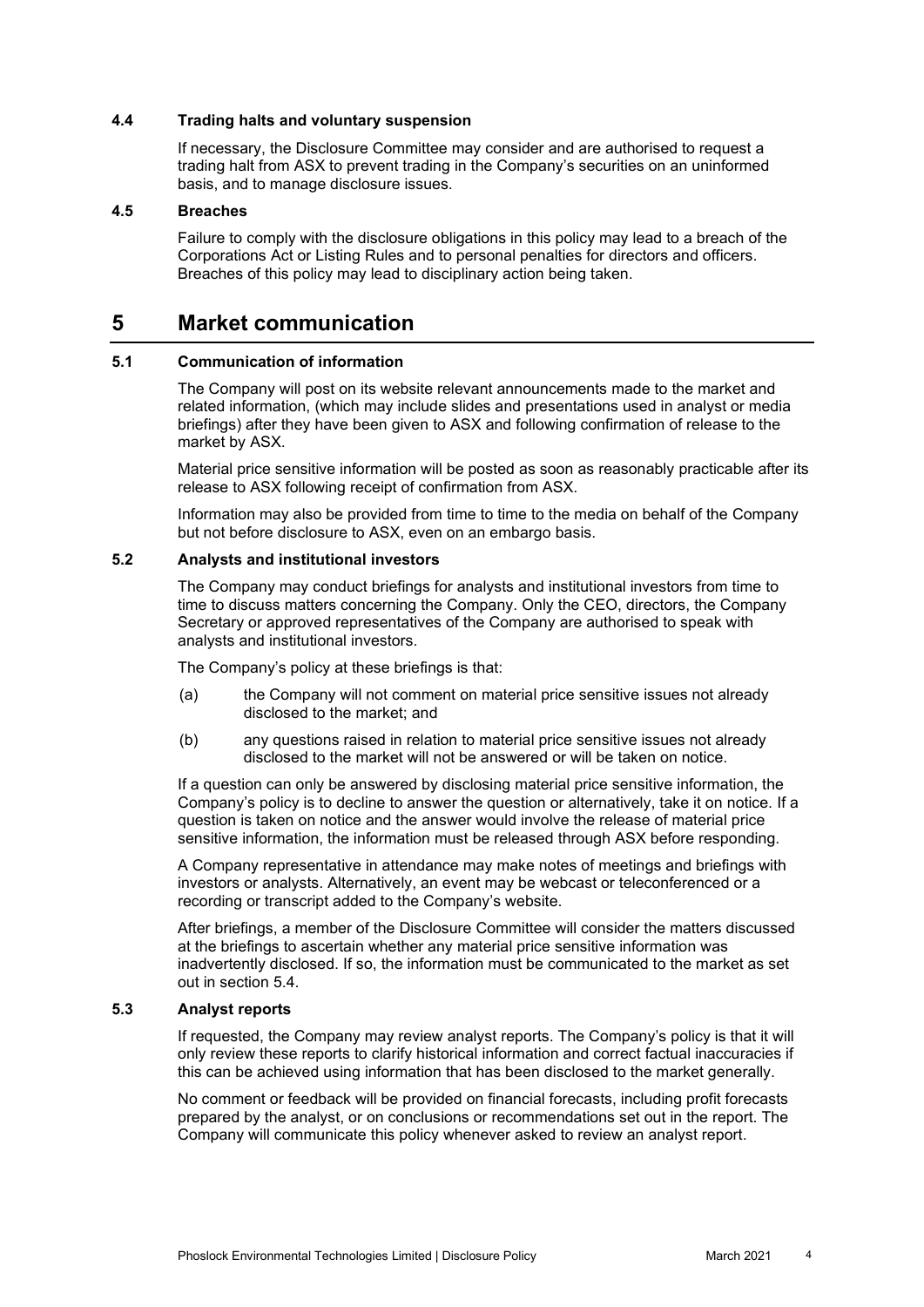#### **5.4 Inadvertent disclosure or mistaken non-disclosure**

If material price sensitive information is inadvertently disclosed or a director or employee becomes aware of information which should be disclosed, a member of the Disclosure Committee must immediately be contacted so that appropriate action can be taken including, if required, announcing the information through ASX and then posting it on the Company's website.

#### **5.5 Media relations and public statements**

Media relations and communications are the responsibility of the Chairman and CEO. On Board, corporate and governance matters, the Chairman is generally the spokesperson and on general business and financial matters, the CEO is generally the spokesperson.

Other officers or senior employees may be authorised by the Board or the CEO to speak to the media on particular issues or matters.

Any inquiry that refers to market share, financials or any matter which the recipient considers may be materially price sensitive must be referred to the Company Secretary.

No information is to be given to the media on matters which are of general public interest or which may be materially price sensitive without the approval of the Chair and CEO.

The guidelines outlined above are subject to any directions given by the Board, either generally or in a particular instance.

# **6 Investor relations and communication**

## **6.1 Periodic reporting**

The Company produces half yearly and yearly financial reports and an annual report in accordance with the Corporations Act, the Listing Rules and applicable accounting standards.

#### **6.2 The Company's website**

The Company's website contains information about the Company, including shareholder communications, market releases and related information. Investor information is posted in a separate section on the website from other material about the Company.

Relevant media releases, the Company's financial data and its charters and policies will also be available on the Company's website. The website also provides information to assist shareholders in directing relevant inquiries to the Company's share registry.

#### **6.3 Use of electronic communication and other technology**

Shareholders may elect to receive information electronically. The Company will communicate by post with shareholders who have not elected to receive information electronically.

The Company may consider the use of other technologies as they become widely available.

#### **6.4 General meetings**

General meetings are used to communicate with shareholders and allow an opportunity for informed shareholder participation. Shareholders are encouraged to attend or, if unable to attend, to vote on the motions proposed by appointing a proxy or using any other means included in the notice of meeting. The Company conducts its general meetings in accordance with the Company's constitution, the Corporations Act and the Listing Rules. The Board will consider the use of technology and other means to facilitate shareholder participation as appropriate.

## **6.5 Notices of meetings**

Notices of meeting and accompanying explanatory notes aim to clearly, concisely and accurately set out the nature of the business to be considered at the meeting and comply with the Company's constitution, the Corporations Act and Listing Rules. The Company will